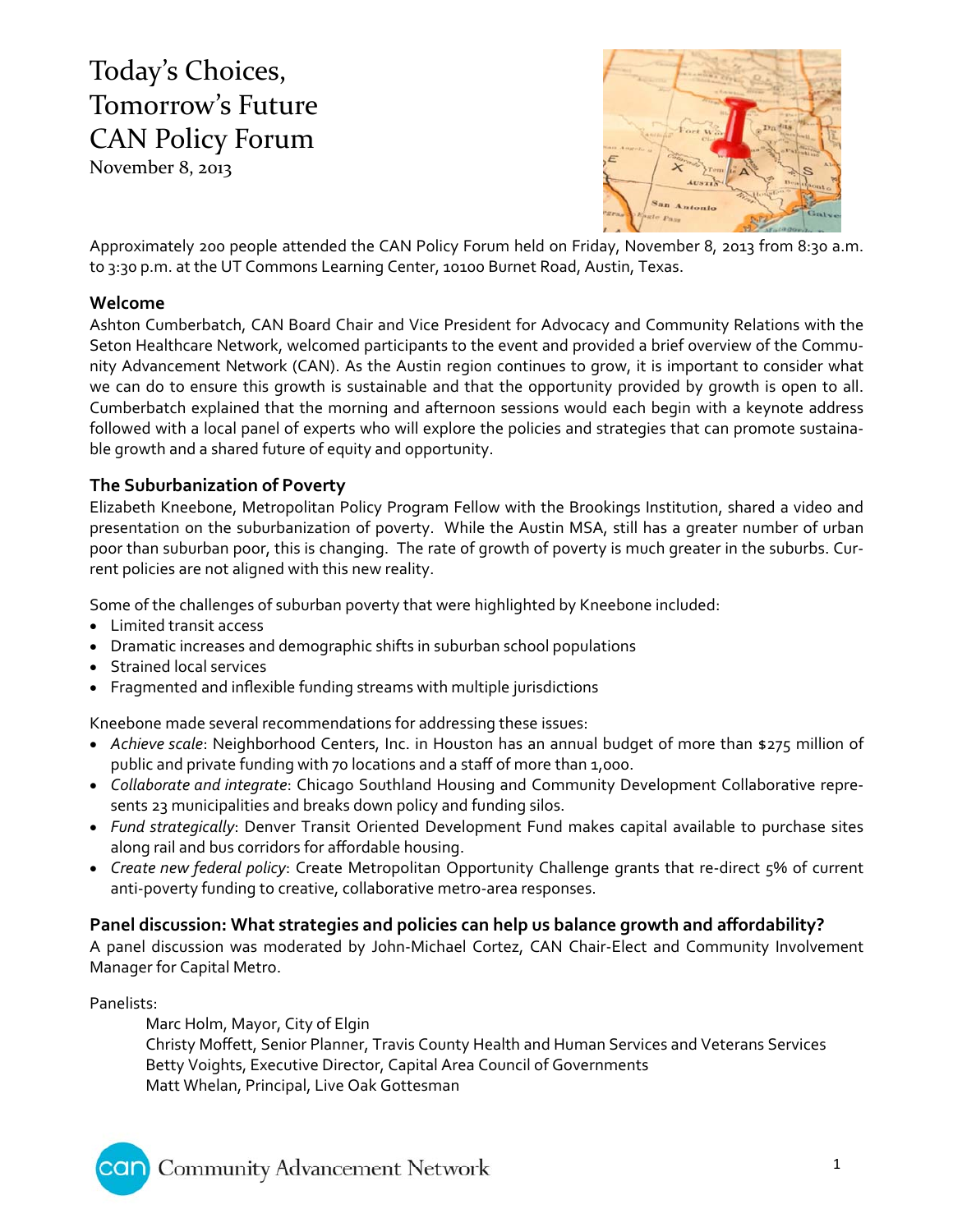Panelists discussed the challenges of regulating growth in unincor‐ porated areas and the importance of regional plans in promoting more sustainable growth that links housing, transportation, jobs and services.

## **Participant Survey & Evaluation**

Following the panel discussion and questions from the audience, participants were asked whether the morning session had increased their awareness of community issues such as the suburbanization of poverty and whether the session had increased their awareness of policies and strategies to help balance growth and affordability. Al‐ most all participants agreed the keynote speech and the panel dis‐ cussion had increased their awareness of issues and of the strategies and policies that can help our community balance growth and affordability.

Participants were asked to rank order the top 5 policies or strategies they believe are most important. Policies identified as "most im‐ portant" by more than half of respondents were:

- *Consider housing and transportation policies together.* (This strategy was listed as the "most important" strategy by more participants than any other and was also ranked as the #1 most important by more people than any other.)
- *Implement Project Connect vision for regional transportation.*
- *Focus development in Activity Centers and Corridors.*
- *Combine the Capital Area Metropolitan Planning Organization (CAMPO) and the Capital Area Planning Council of Govern‐ ments (CAPCOG).*
- *Create affordable housing in high opportunity areas.*

# **Luncheon and Together We CAN!**

CAN Executive Director Vanessa Sarria and Leadership Austin Interim CEO Christopher Kennedy shared a new on‐line civic action tool that has been collaboratively developed by CAN and Leadership Austin. "Together We CAN!" offers helpful tips of action people can take where they live, learn, work and serve to improve our com‐ munity. People are encouraged to also share their ideas for taking action by taking pictures of themselves holding signs stating how they take action. Participants were encouraged to make signs at their tables and email pictures of themselves and their signs to CAN staff.

# **The Income Divide and Its Impact on Our Economic Future**

Jon Hockenyos, President and Founder, TXP, Inc., presented a keynote address on the impact of income inequality on the local economy. Hockenyos noted that the Austin, Round Rock, San Marcos Metropolitan Statis‐ tical Area (MSA) is among the strongest in the nation economically. Hockenyos said 95% of the economic gains made since the Great Recession ended have accrued to the richest 1% of U.S. households. He also noted that more and more government spending is being pushed to the local level where public safety consumes the largest portion of spending than any other category. The result, he noted, is that there is little public funding left for investments that can help reduce income inequality, such as education, job training, research, and infrastructure upgrades.

**99% reported that the session increased their awareness of com‐ munity issues such as the subur‐ banization of poverty .**



**97% reported that the session increased their awareness of strat‐ egies/policies that can help bal‐ ance growth and affordability.**